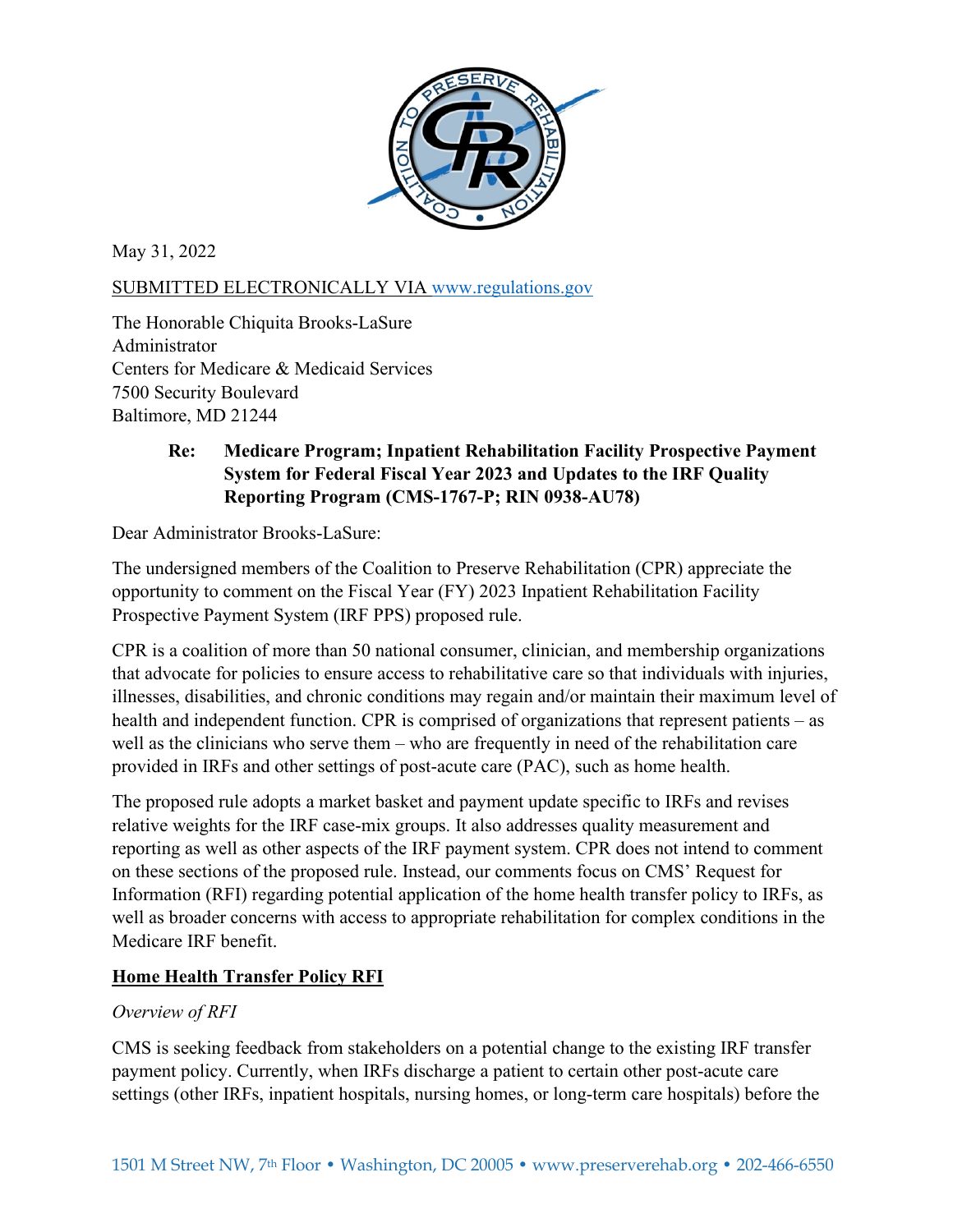patient has reached the average length of stay (LOS) for their respective case-mix group, the IRF payment for that patient is reduced. This policy was implemented in the early 2000s and was intended to provide a financial disincentive to inappropriately shortening courses of IRF treatment in order to increase profit margins. At the time, the home health prospective payment system (PPS) was new, and so this policy was not expanded to include discharges to home health. CMS cites a recent Department of Health and Human Services (HHS OIG) report that found that the Medicare program could have reduced its expenses by approximately \$993 million in 2017 and 2018 if this policy were applied to so-called "early" discharges to home health care as well as other settings. CMS is now considering this recommendation, and is seeking additional information about how such a policy could impact patient access to appropriate post-acute care services.

Notably, CMS is not currently proposing a change to the IRF transfer payment policy, simply asking for additional information from the public.

### *CPR Response*

We appreciate that CMS is opening a dialogue with stakeholders about potential future changes to this policy, rather than immediately proposing a change. While we recognize CMS's mandate to guard against overpayments and protect the fiscal solvency of the Medicare program and have broader concerns about trends toward shorter lengths of stay in IRFs (detailed below), *we do not believe that expanding the IRF transfer payment policy to home health discharges would be in the best interest of IRF patients*.

As a guiding principle, we believe that decisions about settings of care, lengths of stay, courses of treatment, and other medical considerations must be made based on clinical factors, not financial criteria or incentives. Simply put, patients should receive the medically necessary care to which they are entitled for the length of time that is appropriate for their individual clinical circumstances, in the setting or settings most appropriate to meet their specific medical and functional needs. *Patient care in any setting should be patient-centered and physician-directed.*

Extending the transfer policy to home health care when beneficiaries are discharged from IRFs to home health before the average LOS is achieved omits consideration of those patients whose stay in an IRF exceeds the average. The nature of prospective payment systems assumes that some patients are discharged before, and some patients are discharged after, the average LOS. Applying a financial penalty to patients discharged before the average LOS and not expanding payments for those discharged after the average LOS seems inequitable and could produce perverse incentives in the provision of post-acute care for Medicare beneficiaries.

A proposed financial penalty for IRFs that discharge patients to home health prior to the average LOS implies that such a discharge is inappropriate, premature, or that the IRF has not sufficiently completed the rehabilitation treatment program for which CMS is providing payment. On the contrary, these decisions are made by treating rehabilitation physicians in consultation with the entire rehabilitation team. Home health should be considered the primary intended destination of rehabilitation care for all IRF patients, with limited exceptions for those with particularly complex conditions. "Discharge to community" is, in fact, a measure of IRF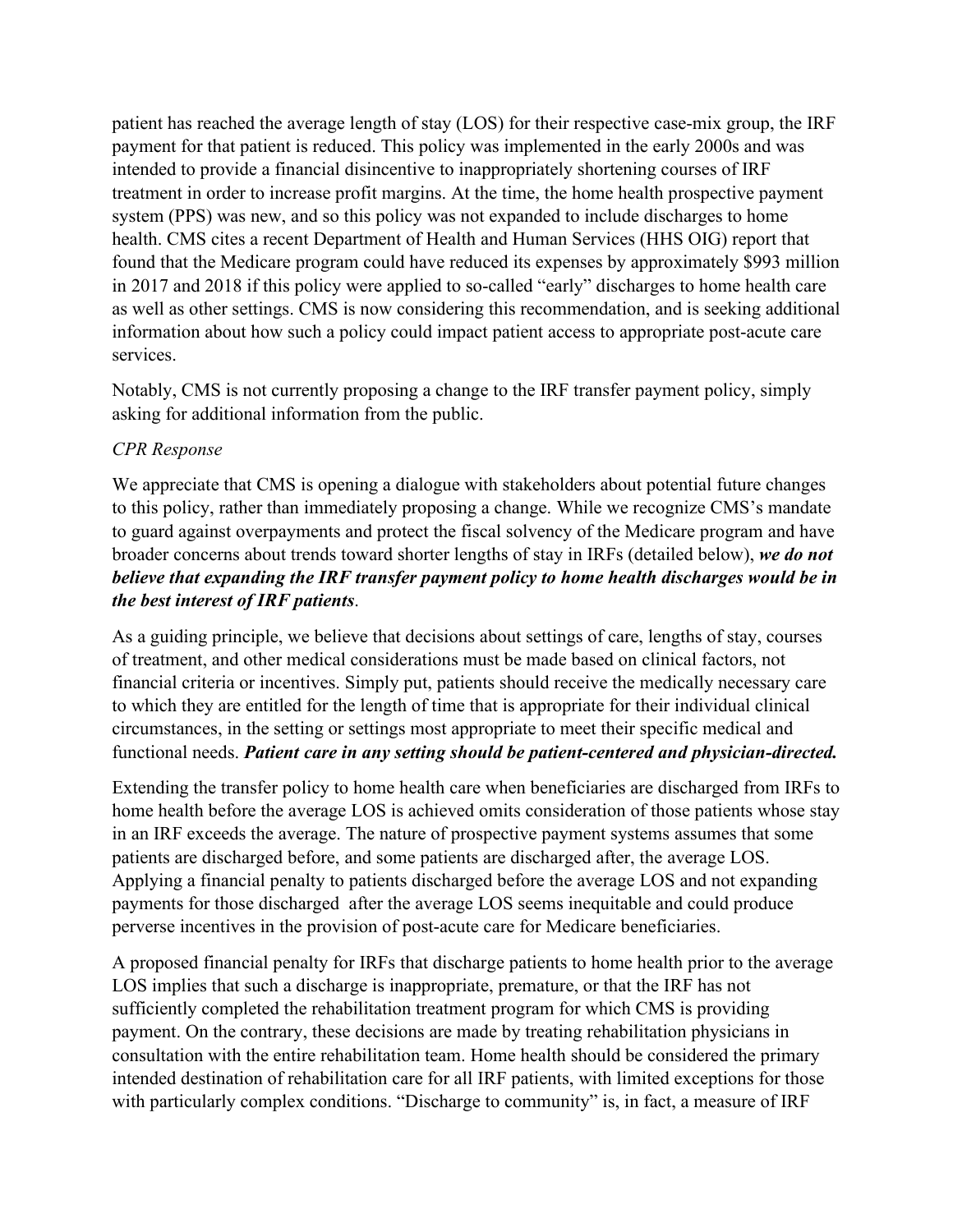quality and this usually means a discharge of the patient to their home setting. Approximately 75% of IRF patients are discharged to their homes, a strong indicator of quality care.

The intensive therapy and medical management provided in an IRF may be necessary to address their initial rehabilitation needs, and outpatient/home health care can provide the ongoing support necessary in the longer term while allowing the patient to begin to reintegrate into their community and resume their daily lives and life roles. A return to home is the most preferable outcome in many rehabilitation cases, and IRFs should not be disincentivized from facilitating these outcomes when the patient has achieved their individualized rehabilitation goals and can benefit from this type of care, which is often preferable for patients that desire a return to normalcy rather than elongated inpatient stays away from their families and longer-term caregivers.

Unfortunately, the OIG's proposed home health transfer policy would create a significant incentive to keep patients longer in an IRF setting than is necessary. The policy would make it more difficult for patients to return home when they are ready to do so. As stated above, a transfer to home health is not only often necessary but should be considered as an expected goal of a successful course of inpatient rehabilitation treatment. Such transfers are critical for reintegrating patients into their community after an injury or illness, especially for many of the populations that our members represent. *Thus, we do not support an expansion of the IRF transfer payment policy to home health discharges*. We welcome additional dialogue with CMS on how to ensure appropriate access to care for Medicare beneficiaries in need of post-acute care.

# **Lengths of Stay and Other Patient Access Concerns in IRFs**

Separate and distinct from the IRF transfer payment policy discussion, CPR would like to again raise our long-held concerns that some patients are finding it increasingly difficult to access the full range of medically necessary rehabilitation services across the spectrum of post-acute care providers to which Medicare beneficiaries are entitled under Medicare coverage guidelines. In particular, our members have heard from patients, especially those with severe and complex rehabilitation needs, that they are unable to achieve a full inpatient stay long enough to address their myriad needs. This occurs across post-acute care settings and does not seem to be limited to any one type of condition or discharge location. In many cases, Medicare Advantage plans place great pressure on post-acute care providers to discharge their patients as soon as possible. Some patients under Medicare are even told that the Medicare coverage policies are dictating early discharge, even when the treating physician or lead provider believe the patient could achieve a better outcome with a longer length of stay.

We recognize that the nature of a prospective payment system will clearly incentivize shorter lengths of stay; however, this issue seems to be accelerating in recent years. This also appears to be one symptom of a broader trend towards limiting access to post-acute care – CPR has long expressed to CMS our concerns with the misuse of prior authorization and other utilization management techniques, the use of proprietary guidelines to overrule physician judgment, the barriers to access created by the Patient-Driven Payment & Groupings Models (in the Skilled Nursing Facility and Home Health payment systems, respectively), and other policies that result